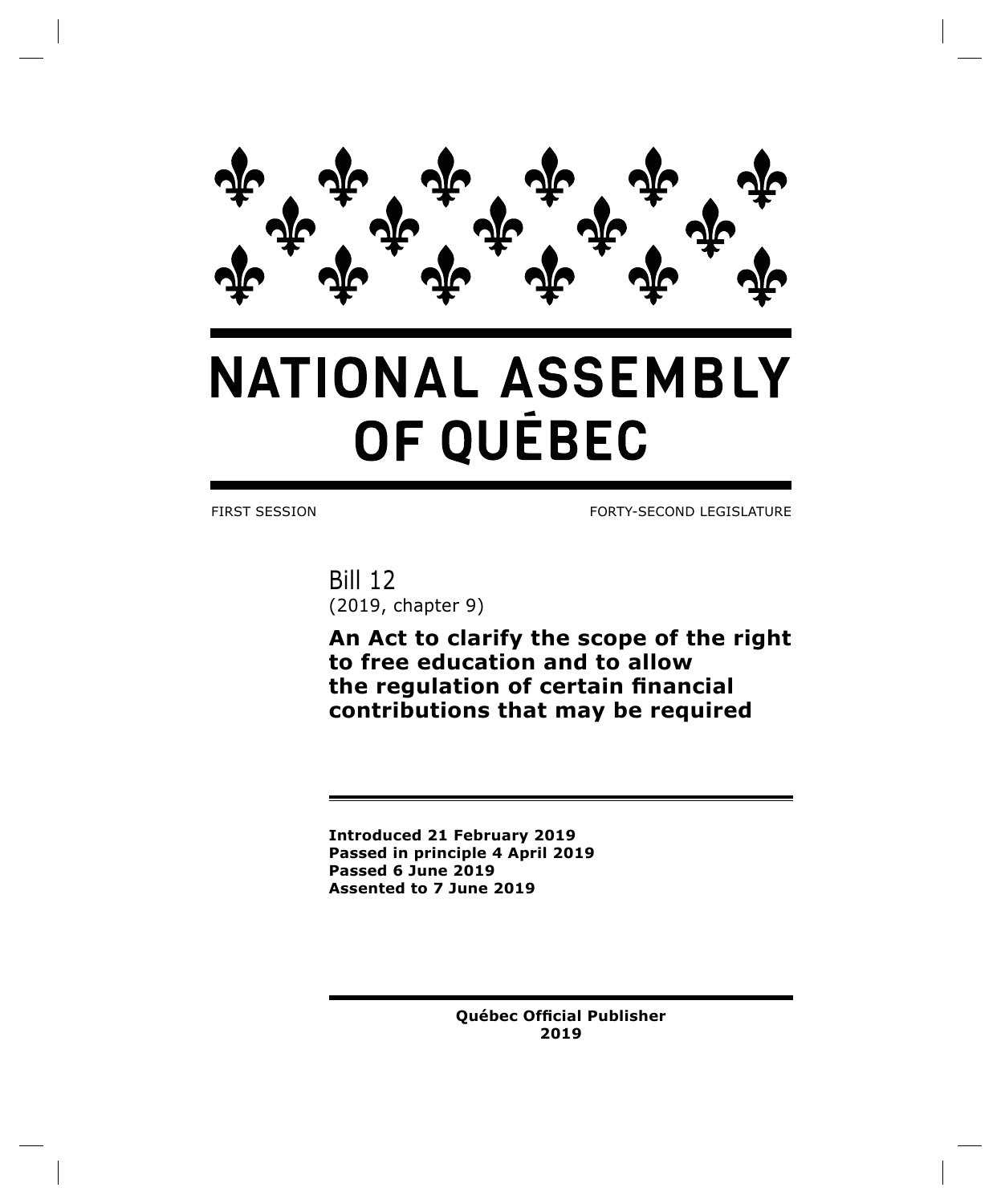## **EXPLANATORY NOTES**

*This Act amends the Education Act in order to clarify the financial contributions that may be required of students and their parents.*

*Financial contributions may thereby be required in regard to certain services provided within the scope of special school projects determined by regulation of the Minister and certain school activities determined by such regulation.*

*The Act clarifies the scope of the right to free instructional material and empowers the Minister to determine, by regulation, the material to which this right does or does not apply.*

*Furthermore, the governing board must approve the financial contributions that are proposed by the principal. The Minister is empowered to determine, by regulation, the standards for those contributions.*

*Under the Act, school boards must see to it that their schools and vocational training centres do not require payment of fees contrary to law, including administrative fees.*

*The school's governing board must form, at the parents' request, a parents' committee so as to make recommendations regarding the childcare services provided by the school board.*

*The Government is empowered to set, by regulation, standards relating to the financial contributions required for student transportation and childcare services provided at school.*

*Lastly, consequential amendments and transitional measures are set out.*

## **LEGISLATION AMENDED BY THIS ACT:**

– Education Act (chapter I-13.3).

#### **REGULATION AMENDED BY THIS ACT:**

– Regulation respecting childcare services provided at school (chapter I-13.3, r. 11).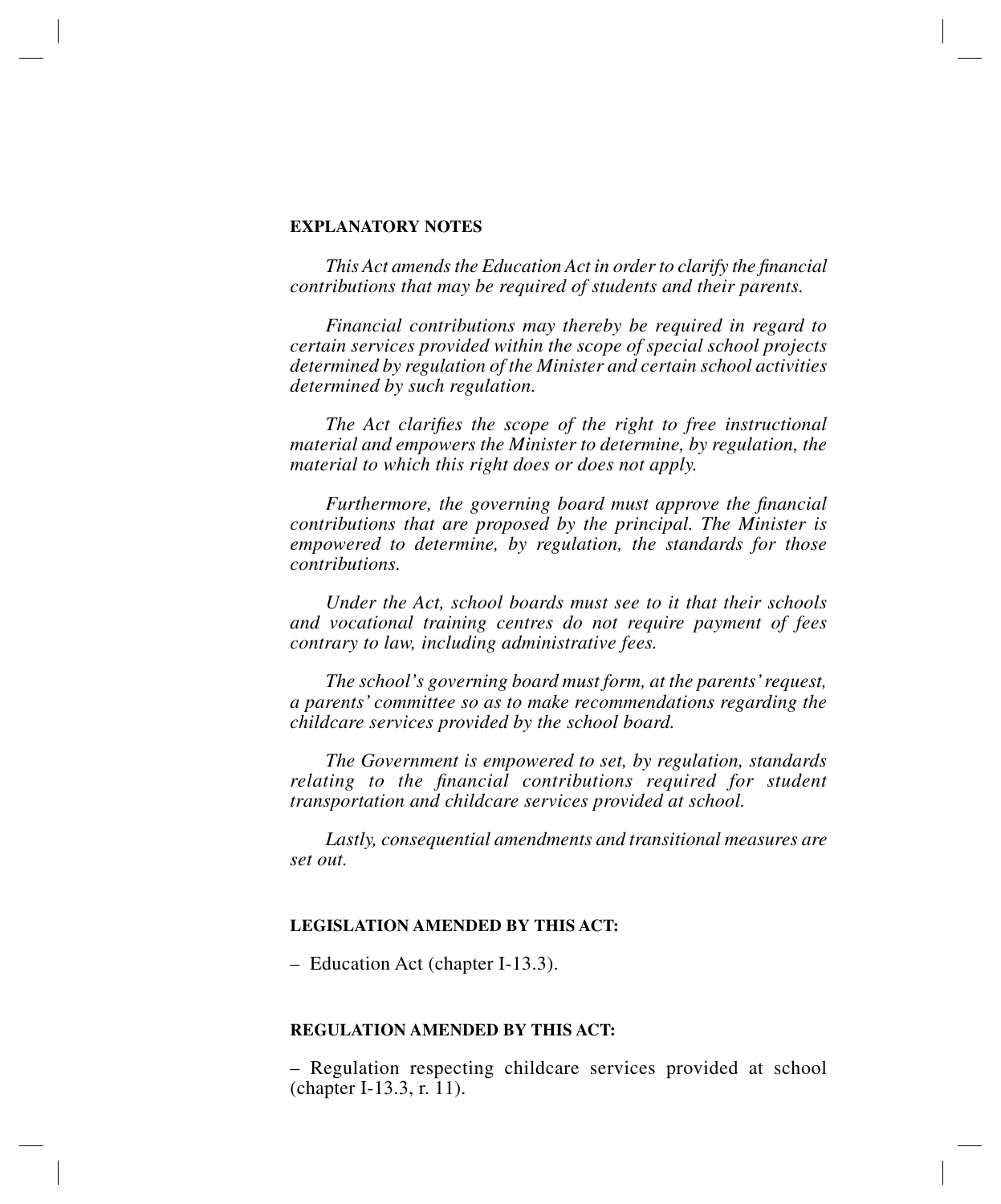## **Bill 12**

## **AN ACT TO CLARIFY THE SCOPE OF THE RIGHT TO FREE EDUCATION AND TO ALLOW THE REGULATION OF CERTAIN FINANCIAL CONTRIBUTIONS THAT MAY BE REQUIRED**

### THE PARLIAMENT OF QUÉBEC ENACTS AS FOLLOWS:

## EDUCATION ACT

**1.** Section 3 of the Education Act (chapter I-13.3) is amended by adding the following paragraphs at the end:

"The right to free educational services provided for in this section does not extend to services provided within the scope of special school projects determined by regulation of the Minister or to school activities determined by such regulation, to the extent and on the conditions provided in the regulation. However, the right to free services does extend in all cases to administrative fees such as selection, file opening and examination fees as well as staff training fees.

Despite the fourth paragraph, schools may require a financial contribution for a service provided within the scope of a special school project only if they offer the choice of an educational pathway exempt from such a contribution. This paragraph does not apply to schools established under section 240."

**2.** Section 7 of the Act is amended

(1) in the first paragraph,

(*a*) by inserting "the implementation of programs of activities or for" after "required for";

(*b*) by inserting ", except in the cases provided in the applicable basic regulation" at the end;

(2) by replacing the second and third paragraphs by the following paragraphs:

"The instructional material referred to in the first paragraph includes laboratory equipment, physical education equipment, art supplies and technological devices.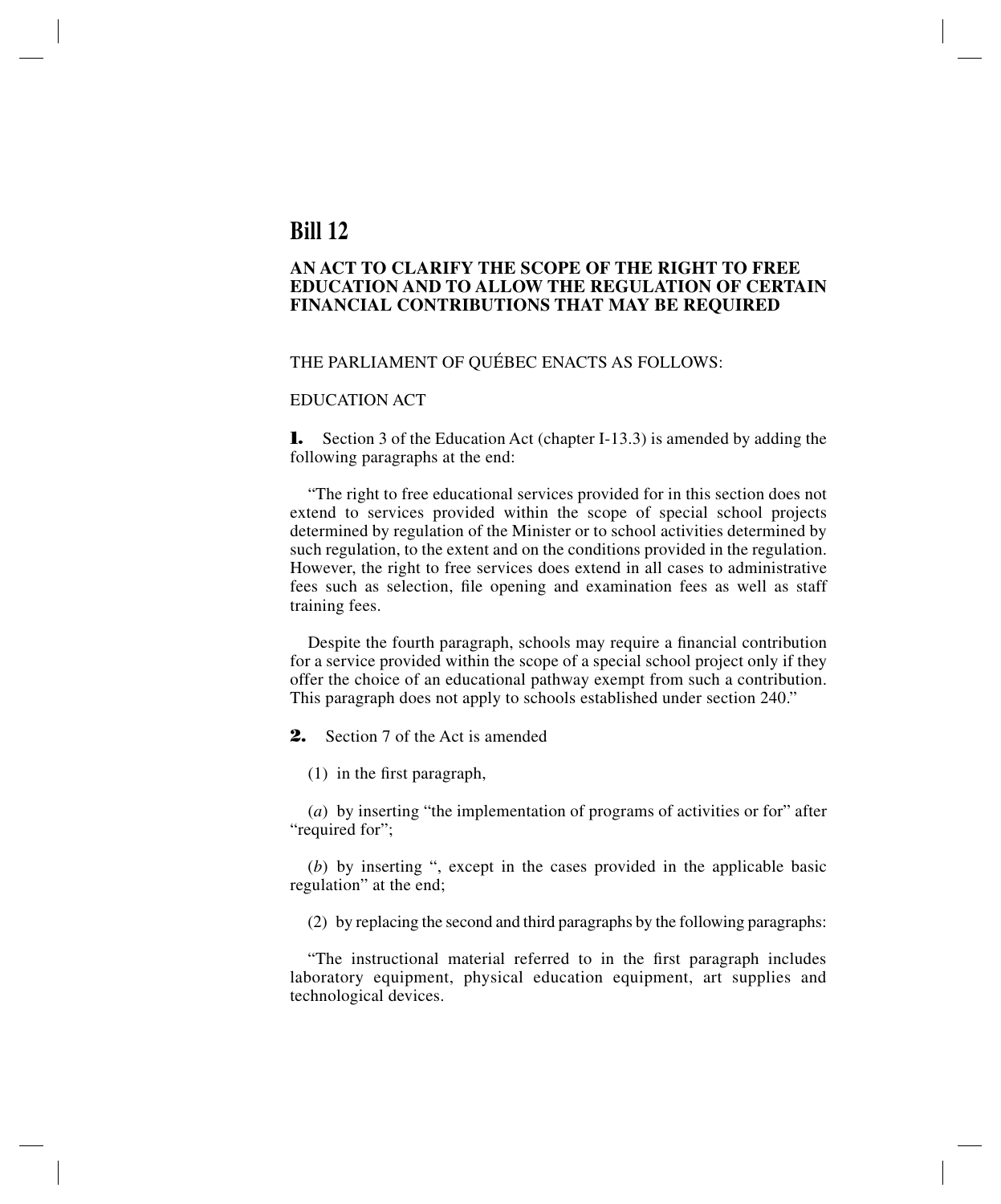The right of free use does not extend to documents in which students write, draw or cut out, nor to material for personal use, except documents and material specified by regulation of the Minister and to the extent and on the conditions provided in the regulation.

"Material for personal use" includes school supplies, such as pencils, erasers and day planners, material for personal organization, such as pencil cases and school bags, and clothing items, such as school uniforms and physical education clothing."

**3.** The Act is amended by inserting the following section after section 75:

*T5.0.1.* The governing board is responsible for approving any financial contribution, proposed by the principal, required under section 3, the third paragraph of section 7 or the third paragraph of section 292. Before approving any contribution, the governing board shall take into account the other contributions that it has approved or that are being proposed to it.

The proposals relating to contributions required under section 3 or the third paragraph of section 7 shall be developed in collaboration with the teachers and be accompanied by a justification for the nature and amount of the required fees.

A required contribution may not exceed the actual cost of the good or service concerned."

**4.** Section 77.1 of the Act is amended

(1) by replacing "mentioned in the second" in the first paragraph by "referred to in the third";

(2) by replacing ", on the principal's proposal, a list of the objects mentioned in the third" in the second paragraph by "the list, proposed by the principal, of the material for personal use referred to in the fourth";

(3) by adding the following sentence at the end of the second paragraph: "That list shall be developed in collaboration with the teachers."

**5.** Section 212.1 of the Act is amended by replacing "second and third" in the first paragraph by "third and fourth".

**6.** The Act is amended by inserting the following section after section 212.1:

"**212.2.** The school board shall see to it that its schools and vocational training centres comply with the conditions applicable to required financial contributions and that the schools and centres do not, under any circumstances, require payment of fees contrary to law, including administrative fees."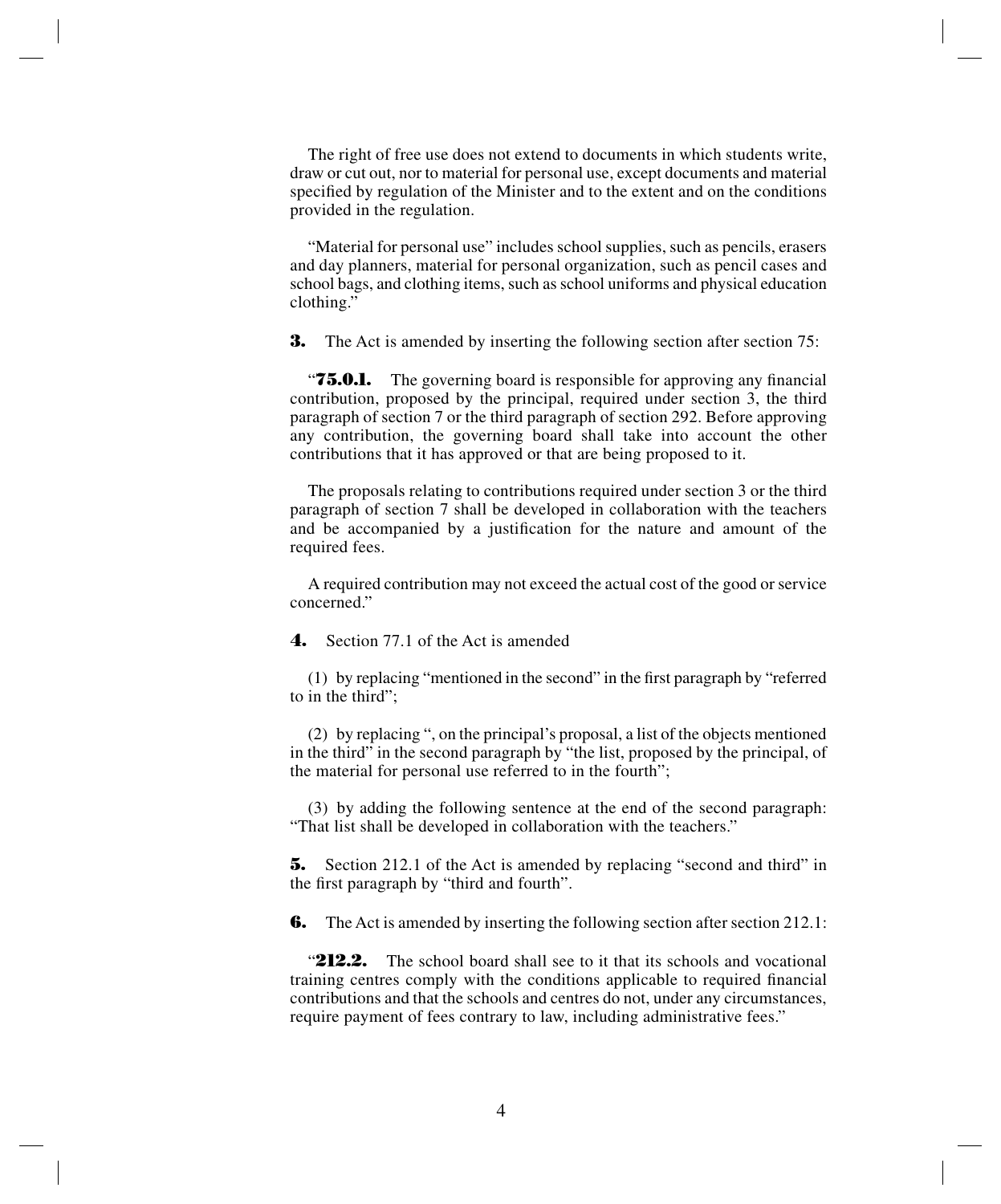**7.** Section 222.1 of the Act is amended by inserting "of activities or" after "programs" in the first paragraph.

**8.** Section 230 of the Act is amended by inserting "the implementation of programs of activities or for" after "used for" in the second paragraph.

**9.** Section 243 of the Act is amended by inserting "of activities or" after "programs".

**10.** Section 256 of the Act is amended by adding the following paragraphs at the end:

"If childcare is so provided, the governing board shall, at the request of parents, form a childcare parents' committee that is composed of the childcare provider, the principal or his representative and three to five parents elected by and from among the parents of students attending childcare.

The committee may make recommendations to the principal, governing board and school board regarding childcare services, including the financial contributions required for those services."

**11.** Section 453 of the Act is amended by adding the following subparagraph after subparagraph 4 of the first paragraph:

"(5) set standards for the cost that may be claimed for the service."

**12.** Section 454.1 of the Act is amended by replacing "and the general organizational framework for childcare provided at school" in the second paragraph by "childcare provided at school as well as its general organizational framework and the financial contributions that may be required for the service".

**13.** The Act is amended by inserting the following section after section 457.2:

"**457.2.1.** The Minister may, by regulation,

(1) determine the services and school activities to which the right to free educational services, provided for in section 3, does not apply;

(2) specify certain objects or categories of objects to which the right of free use of instructional material, provided for in section 7, does or does not apply; and

(3) establish standards for the financial contributions that may be required for services, school activities and material to which the right to free access, provided for in section 3, section 7 or the third paragraph of section 292, does not apply.

The standards provided for in the first paragraph may vary according to the basic regulation, level of instruction or school project to which they apply."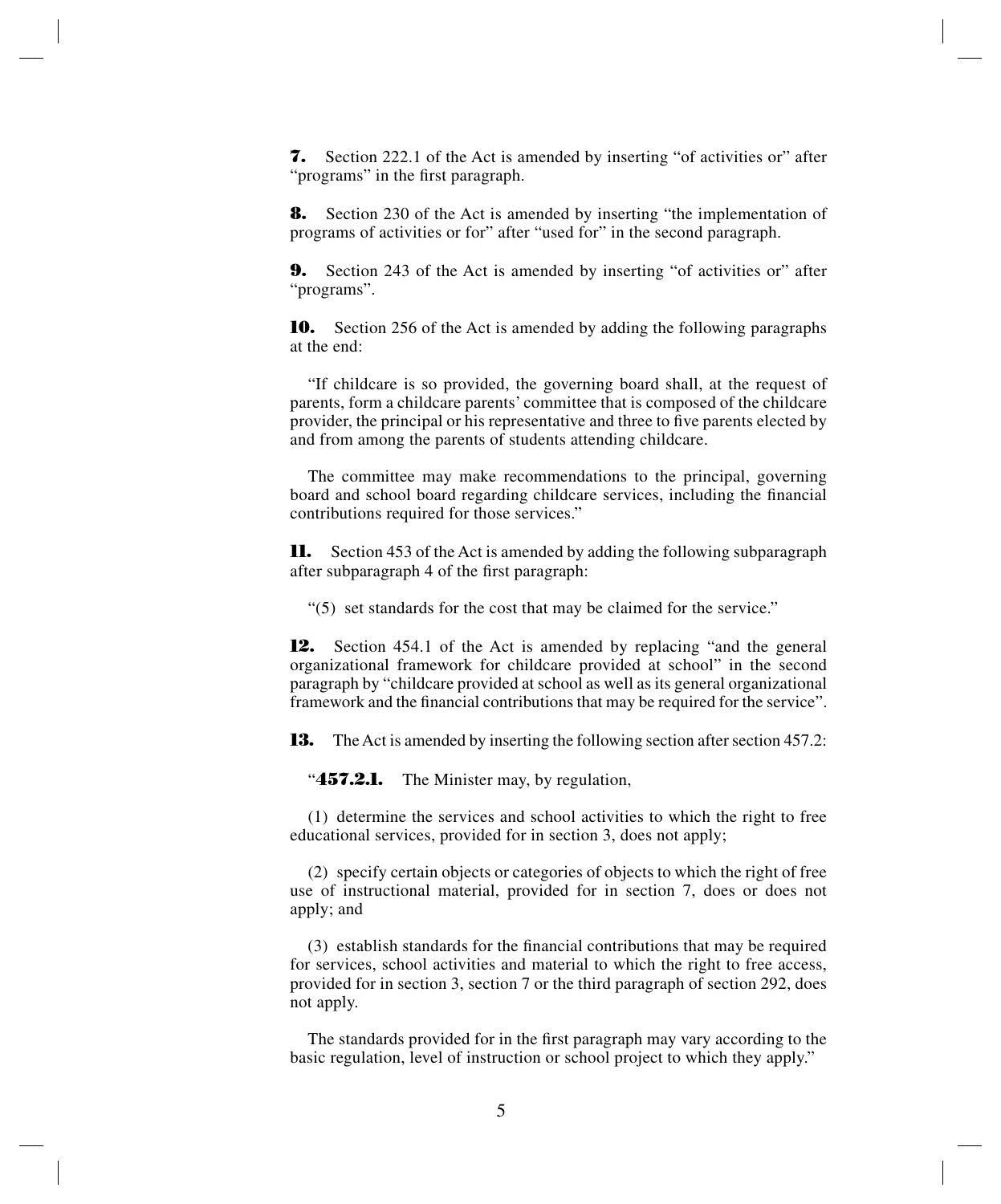**14.** The Act is amended by inserting the following section after section 475.1:

"**475.2.** The Minister shall also, in the budgetary rules referred to in section 472, provide for the allocation, to school boards, of a subsidy allowing, in the Minister's opinion, the financing of two school activities, including transportation, for each student enrolled in preschool education services or in elementary or secondary school instructional services.

The allocation of the subsidy provided for in the first paragraph may take into account special conditions applicable to certain school boards, in particular their geographic location."

REGULATION RESPECTING CHILDCARE SERVICES PROVIDED AT SCHOOL

**15.** Division V of Chapter II of the Regulation respecting childcare services provided at school (chapter I-13.3, r. 11), comprising section 18, is repealed.

TRANSITIONAL AND FINAL PROVISIONS

**16.** The first regulation made by the Minister under section 457.2.1 of the Education Act (chapter I-13.3), enacted by section 13 of this Act, is not subject to sections 8 and 17 of the Regulations Act (chapter R-18.1).

Two years after the regulation comes into force, it must be examined by the competent committee of the National Assembly for a period not exceeding three hours.

**17.** This Act comes into force on 1 July 2019, except section 1, to the extent that it enacts the fifth paragraph of section 3 of the Education Act, which comes into force on 1 July 2020.